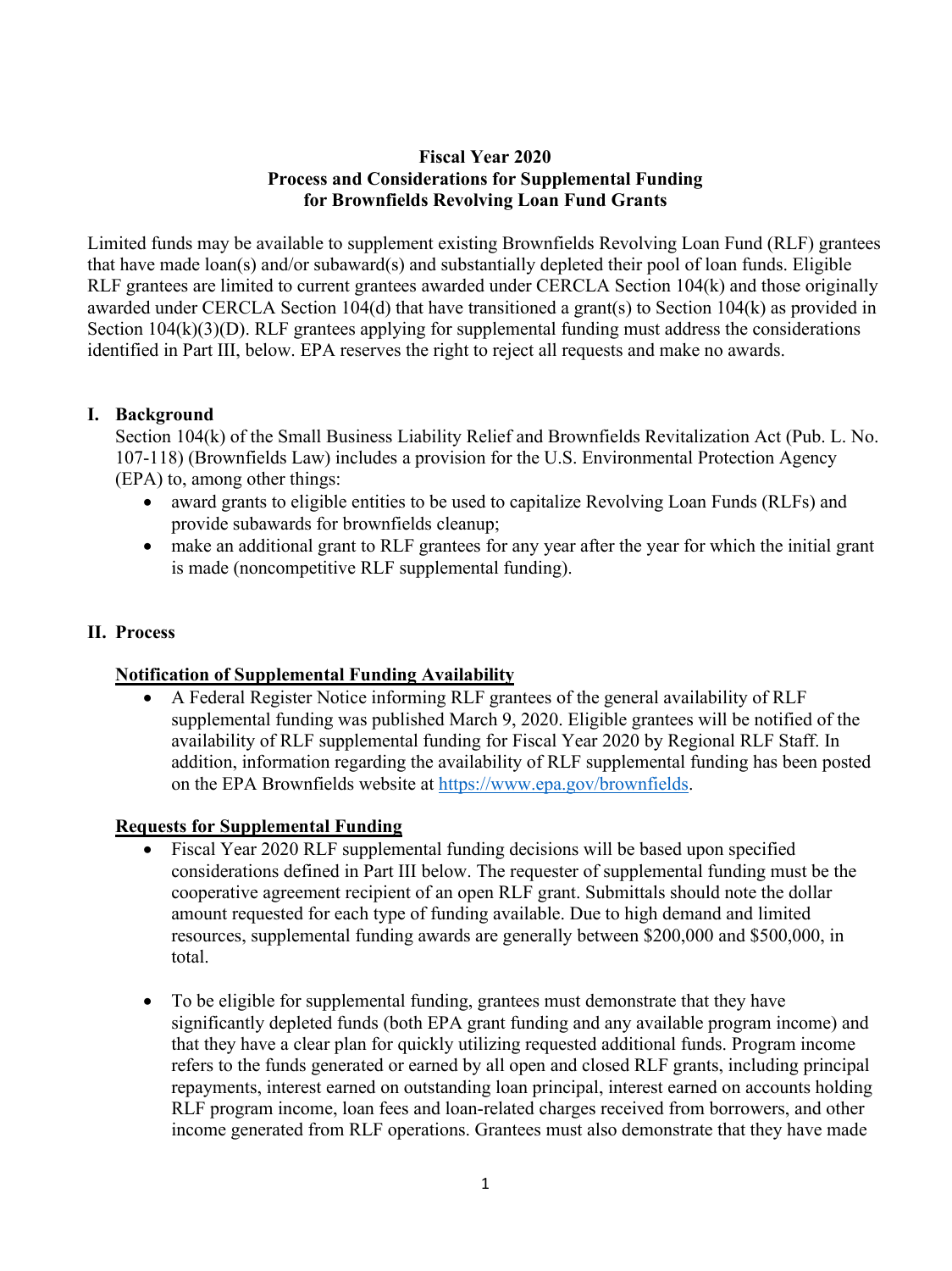at least one loan or subgrant prior to applying for this supplemental funding and have significantly depleted existing available funds.

- For FY2020, EPA defines "significantly depleted funds" for most grantees as the balance of uncommitted, available funding being 25% or less of total RLF funds awarded under all open and closed grants and cannot exceed \$600,000, with the following exception. Exception 1: RLF grantees that have only received one RLF grant of \$1 million dollars or less and that also have also never received supplemental funding, may have an uncommitted balance of up to \$300,000. For calculation of the uncommitted balance, see Section III, below. For the purposes of this requirement, committed refers to funding designated for loans or subawards that have been approved through the applicant's decision process (e.g., board or committee); unreimbursed costs for a cleanup that is completed or underway; and, estimated costs for personnel, travel, contracts or other programmatic costs necessary to maintain the RLF.
- A request for supplemental funding must be in the form of a letter addressed to your Regional Brownfields Coordinator with a copy to Rachel Congdon, U.S. EPA Headquarters, at [congdon.rachel@epa.gov](mailto:congdon.rachel@epa.gov) and Rachel Lentz, U.S. EPA Headquarters, at lentz.rachel@epa.gov.
- The letter must include the information identified in Part III, below.

#### **Regional Input on Requests**

• EPA Regions will review request letters from RLF grantees. The Regions will screen the request for eligibility and submit an evaluation of the request to the EPA Office of Brownfields and Land Revitalization as it relates to the considerations in Part III below.

#### **Deadlines**

• Request letters must be postmarked or submitted via email to your Regional Brownfields Coordinator by April 8, 2020. If an RLF grantee is not able to submit their request by this deadline, they may have opportunities to apply for supplemental funding in a future year, subject to funding availability.

#### **Selection/Award**

- Upon selection by the Assistant Administrator of the Office of Land and Emergency Management (OLEM), award of supplemental funds will be made by the Regional Administrator, or other delegated regional award official.
- Upon selection to receive an award of supplemental funds, RLF grantees will be required to work with EPA Regions to amend existing cooperative agreements, work plans, and follow applicable grants.gov (IGMS) procedures.

## **III. Considerations**

In addition to the depletion of funds, supplemental funding requests will be evaluated on the quality and extent to which the grantee's RLF program reflects the following considerations:

1) A number of imminent and potential projects in the RLF program pipeline, demonstrating the program's ability to make loans and subgrants for cleanups that can be started and completed, as well as quickly lead to redevelopment;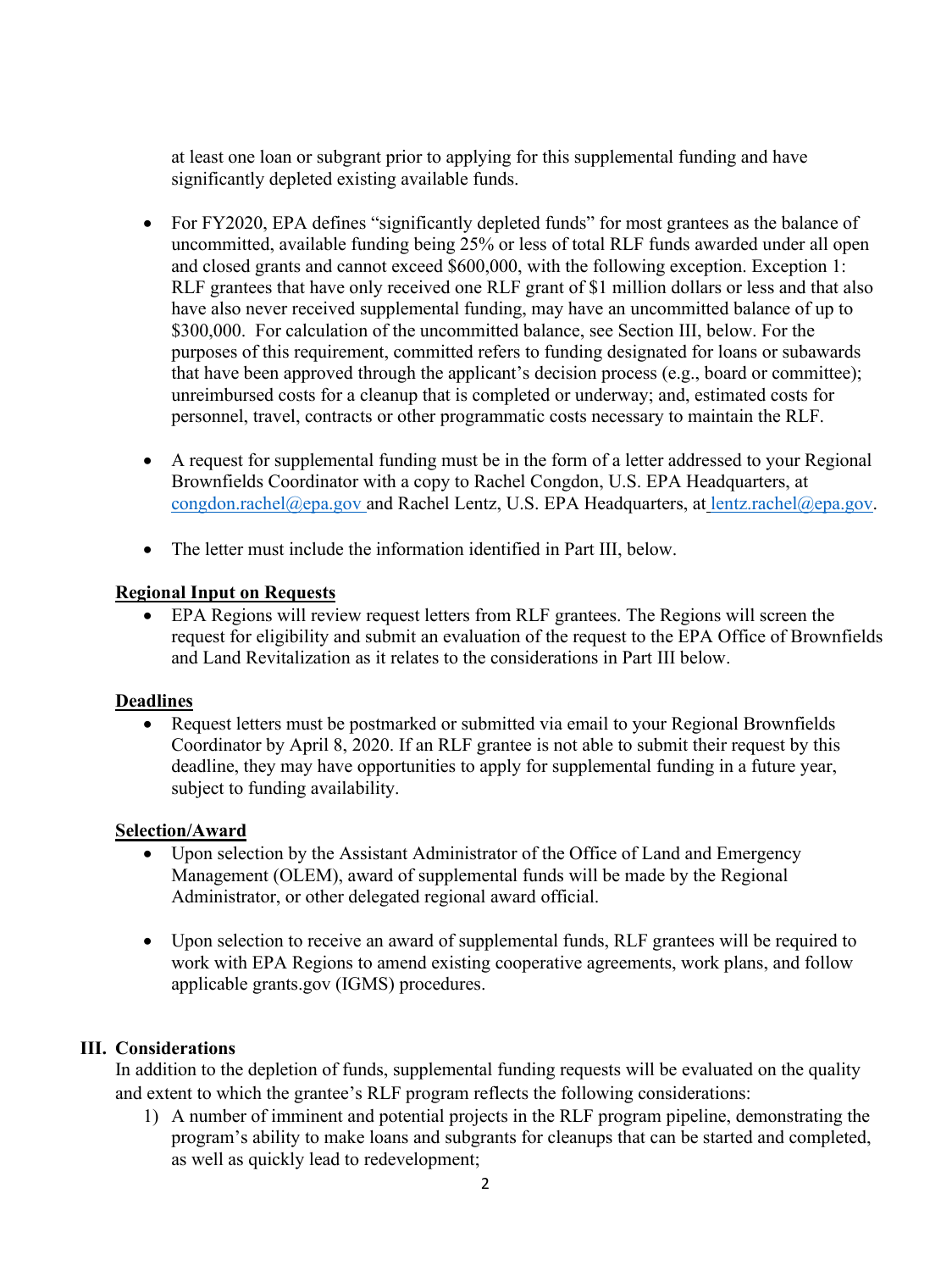- 2) The ability to administer, preserve, and revolve the capitalization funding in the RLF grant;
- 3) The ability to use the RLF grant to address funding gaps for cleanup; and
- 4) Community benefits from past and potential loan(s) and/or subgrant(s).

EPA encourages innovative approaches to maximizing revolving and leveraging with other funds, including use of grants funds as a loan loss guarantee, combining with other government or private sector lending resources.

EPA may also consider relevant information from other sources including information from EPA files and/or from other federal or non-federal grantors to verify or supplement information provided by the applicant.

# **IV. Content of Supplemental Request**

Grantees requesting supplemental funding must provide sufficient information to demonstrate the eligibility for supplemental funding and to allow for evaluation of the considerations above. The request must, therefore, include the following information.

- 1. **A demonstration of the significant depletion of funds.** To demonstrate the grantee's eligibility for supplemental funding, the request shall include:
	- A. Number of completed loans and/or subgrants.
		- Consider using the following table:

| Subrecipient | Loan/Subgrant | Award<br><b>Amount</b> | Award<br>Date | Repayment<br><b>Period Length</b> | <b>Interest Rate</b> | For Loans, Has<br>Repayment<br><b>Begun</b> |
|--------------|---------------|------------------------|---------------|-----------------------------------|----------------------|---------------------------------------------|
|              |               |                        |               |                                   |                      |                                             |
|              |               |                        |               |                                   |                      |                                             |
|              |               |                        |               |                                   |                      |                                             |

- B. Amount of Available Funding and Current Commitments:
	- Total amount of RLF funds awarded under all open and closed grants.
	- Total amount of program income generated under all open and closed grants.
	- Amount of unspent grant funding from all open RLF grants<sup>[1](#page-2-0)</sup>.
	- Amount of available or unspent accrued program income from all open and closed grants.
	- Amount of current commitments to loans, subawards, and programmatic costs (do not include the expenses that have already been drawn from grant funding).
	- C. The total amount of uncommitted funds based on the following formula:

# **Uncommitted Funding = Unspent Grant Funding\* + Unspent Program Income (PI) – Committed Funds.**

<span id="page-2-0"></span><sup>&</sup>lt;sup>1</sup> Total Grant Funding includes monetary cost share.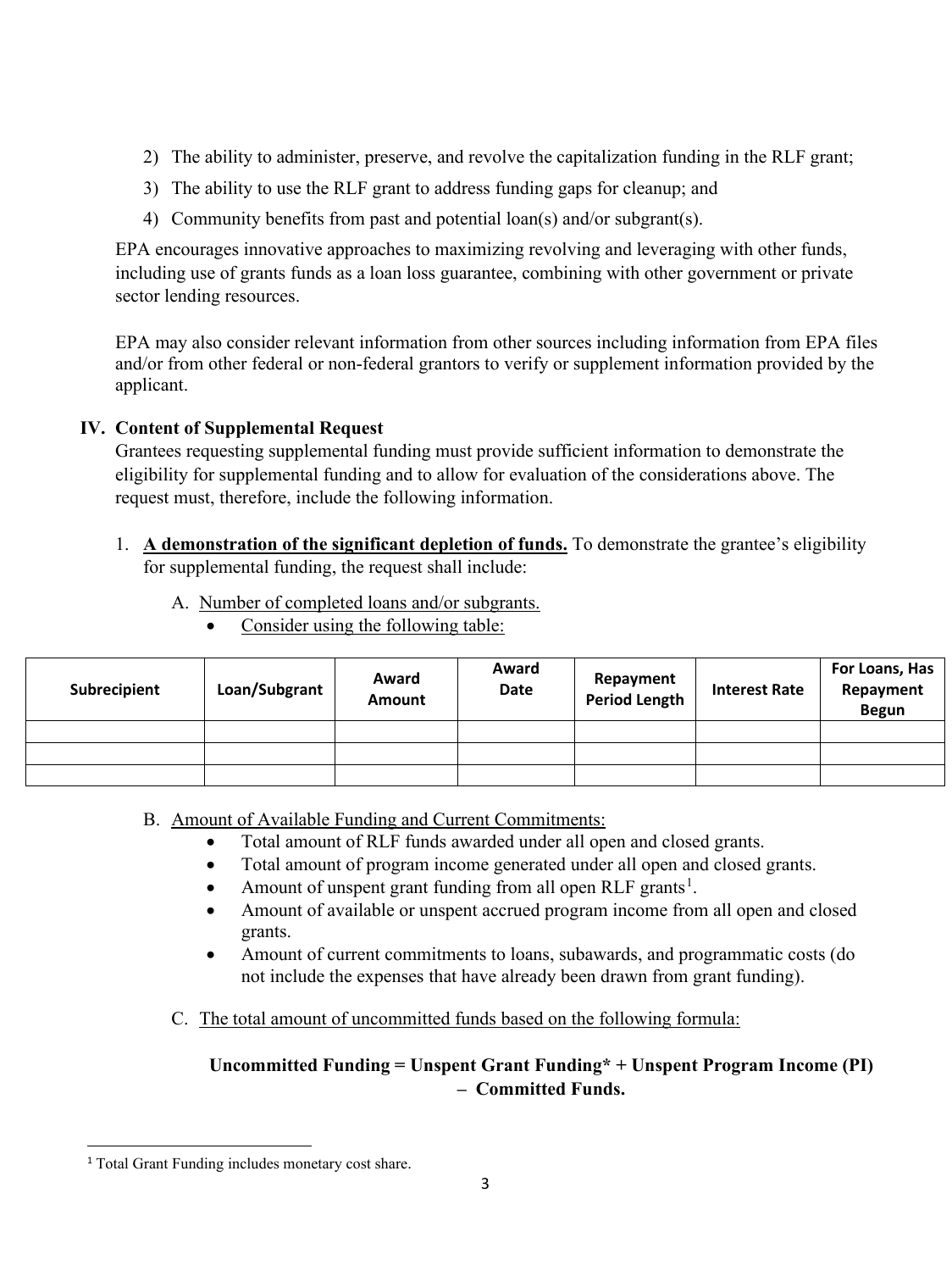\* Please consult with the appropriate Region for the amount of unspent grant funds reported in the EPA's Financial Management System. Unspent Grant Funding includes any unspent monetary cost share.

- D. A list of projects and associated costs that demonstrate the current funding commitments, associated leveraging, and anticipated outcomes. The list should account for your total committed funds amount listed above and include, at minimum, the following information: project name, location, form of commitment (loan, subgrant, or combination of the two), the dollar amount, project status (current status and projected timeline for completion of project), the amounts and sources of associated leveraged funding and whether the funding is firm (secured), and other anticipated outcomes (including anticipated reuse of property, the estimated number of cleanup and redevelopment jobs that will be created, and other anticipated outcomes that have a direct benefit to the community). Table 1 below provides examples of the level of information required for this demonstration.
- 2. **A list of imminent and potential projects in your pipeline that are most likely to use the requested funding to demonstrate the likelihood that the supplemental funding will be used expeditiously, lead to preservation of the fund, promote reuse of sites, and provide community benefits.** Include, at minimum, the following information: project name, location, form of anticipated commitment (loan, subaward or other), the estimated dollar amount, project status and projected timeline for completion of project, the amounts and sources of leveraged funding and whether the funding is firm (secured), and other anticipated outcomes (including anticipated reuse of property, the estimated number of cleanup and redevelopment jobs that will be created, and other anticipated outcomes that have a direct benefit to the community). Table 2 below provides examples of the level of information required for this demonstration.
- 3. **A summary of major RLF accomplishments for projects where 100% of the associated RLF funding has been expended to further demonstrate the grantee's ability to award and manage loans/subgrants, preserve the fund, successfully promote reuse of sites, and provide community benefits.** The summary shall include, at minimum, the number of loans and number of subawards made, total amount of program income, number of ongoing cleanups, number of cleanups completed, and the significant outcomes to date (including leveraged cleanup and redevelopment funding, cleanup and redevelopment jobs created, number of properties reused and other outcomes that have a direct benefit to the community). [Note: Your regional lead will confirm that appropriate accomplishments are reported in ACRES.]
- 4. **A discussion of the management of the RLF to demonstrate the grantee's ability to (1) comply with the requirements of the current grant(s) workplan(s), the administrative and programmatic terms and conditions of the grant, and, if applicable, closeout agreement requirements for closed grants; (2) implement prudent lending practices, and (3) sustain and revolve the RLF.** Include at minimum information regarding the timeliness of submission of required reports and work products (including Quarterly Performance Reports and ACRES data), completion of critical work plan tasks, the grantee's RLF loan review and approval process, and other information that further supports this demonstration.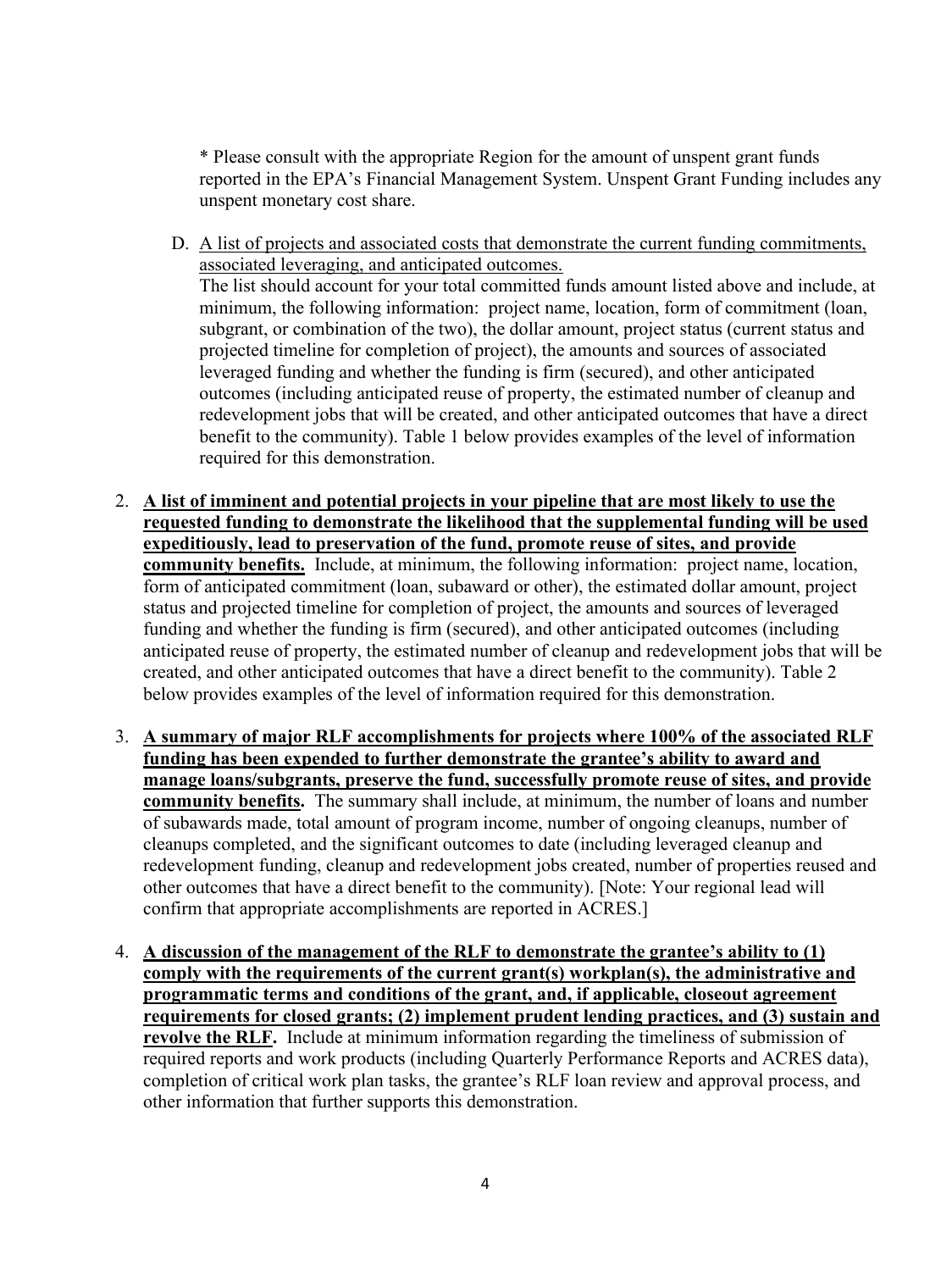# **Table 1 Sample Format and Examples for Committed Funds**

| <b>Project Name</b>                                                           | Location                                                  | Amount (\$) and<br>Form of                                                                                               | <b>Status/Timeline</b>                                                                                                                                                                            | <b>Firm Leveraging</b><br><b>Commitments and</b>                                                                                                                                                                                                              | <b>Anticipated Reuse</b><br>and Outcomes                                                                                                                 |
|-------------------------------------------------------------------------------|-----------------------------------------------------------|--------------------------------------------------------------------------------------------------------------------------|---------------------------------------------------------------------------------------------------------------------------------------------------------------------------------------------------|---------------------------------------------------------------------------------------------------------------------------------------------------------------------------------------------------------------------------------------------------------------|----------------------------------------------------------------------------------------------------------------------------------------------------------|
|                                                                               |                                                           | commitment (Loan,                                                                                                        |                                                                                                                                                                                                   | <b>Estimated Leveraging</b>                                                                                                                                                                                                                                   |                                                                                                                                                          |
|                                                                               |                                                           | Subaward, or Other)                                                                                                      |                                                                                                                                                                                                   |                                                                                                                                                                                                                                                               |                                                                                                                                                          |
| E.g., Site A                                                                  | City of<br>Wherever,<br><b>State</b>                      | \$300,000 Loan                                                                                                           | Executed RLF loan, cleanup<br>underway and anticipated to be<br>complete by end of summer<br>2019, redevelopment spring of<br>2020                                                                | Firm: \$300,000 of private<br>funding escrowed by<br>private party for cleanup.<br>County Parks and Rec has<br>approved plan and<br>committed to upkeep and<br>maintenance of complex.<br>Potential: Up to \$500,000<br>from national sports<br>organization. | Cleanup of former<br>landfill, expected<br>reuse as a sports<br>complex, creating 1<br>full time and 3 part-<br>time jobs.                               |
| E.g., Site B                                                                  | Unincorpora<br>ted County<br>of Anyplace,<br><b>State</b> | \$200,000 Subaward                                                                                                       | Approval from City Council;<br>Subaward to be executed in Fall<br>2019 & cleanup in Spring 2020.                                                                                                  | Firm: \$500,000 for<br>cleanup and<br>redevelopment from local<br>health organization;<br>Potential: HUD Funding<br>for affordable housing                                                                                                                    | Cleanup of abandoned<br>hospital, affordable<br>housing, 2 full-time<br>jobs and the ability for<br>aging residents to<br>remain within<br>neighborhood. |
| Programmatic<br>Costs for Sites A<br>$&$ B and<br>management of<br><b>RLF</b> | <b>Not</b><br>Applicable                                  | \$10,000 Personnel<br>\$10,000<br>Environmental<br>Professional<br>Contract<br>\$10,000 Fund<br><b>Manager Agreement</b> | Internal set-aside for personnel,<br>contract and MOA with fund<br>manager. To be expended<br>during cleanup of sites $A \& B$<br>and on an ongoing basis for<br>management of program<br>income. |                                                                                                                                                                                                                                                               | Successful<br>implementation of<br>RLF, Preservation of<br>the RLF funds                                                                                 |
| <b>Total of Committed Funds</b>                                               |                                                           | \$530,000                                                                                                                |                                                                                                                                                                                                   |                                                                                                                                                                                                                                                               |                                                                                                                                                          |

(supplement as appropriate using additional rows or text)